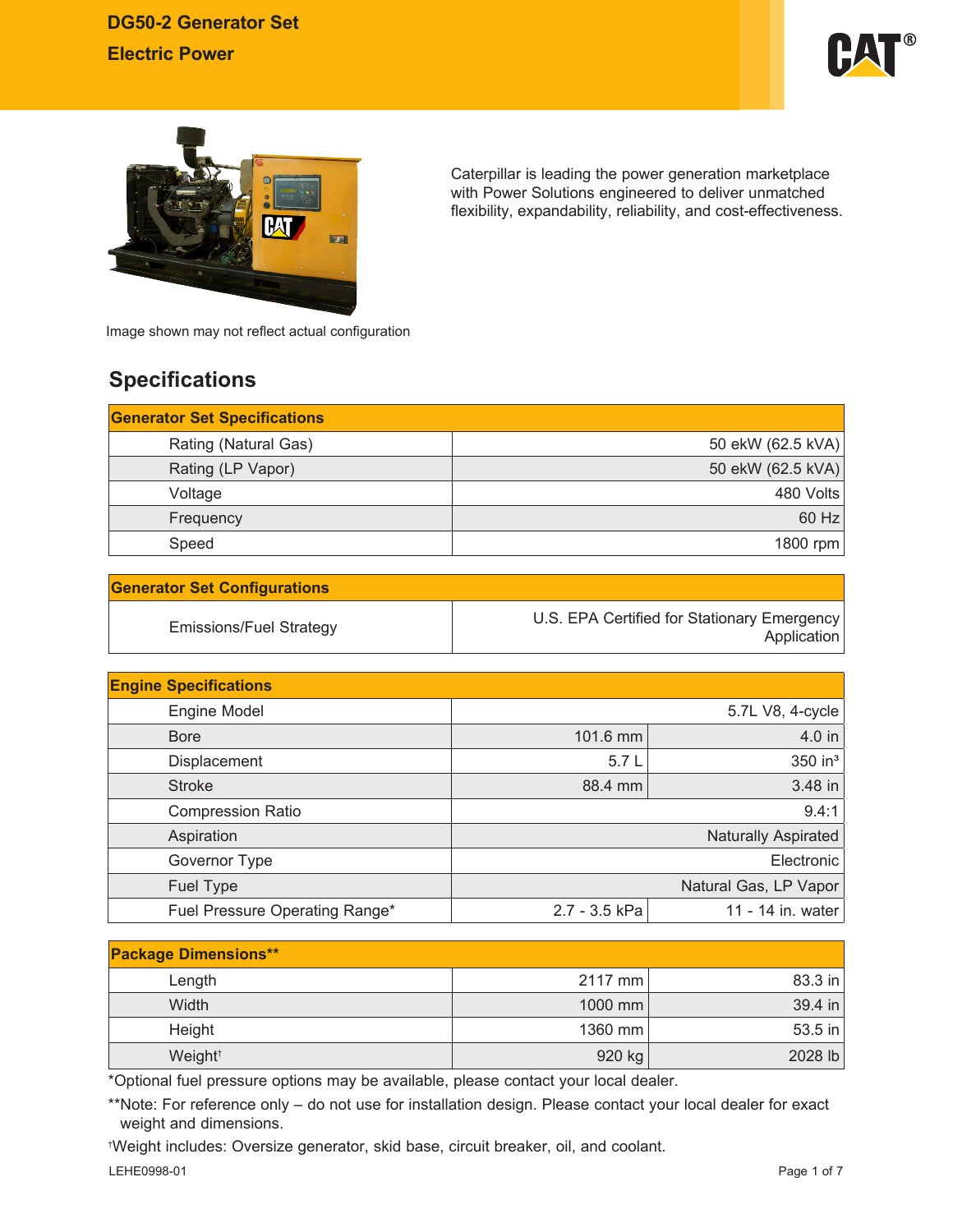

## **Benefits & Features**

#### **Generator**

- Matched to the performance and output characteristics of engine
- Industry-leading mechanical and electrical design
- Industry-leading motor starting capabilities
- High efficiency

#### **Cat® EMCP Control Panel**

The EMCP 4 controller features the reliability and durability you have come to expect from your Cat equipment. EMCP 4 is a scalable control platform designed to ensure reliable generator set operation, providing extensive information about power output and engine operation. EMCP 4 systems can be further customized to meet your needs through programming and expansion modules.

#### **Design Criteria**

- The generator set facilitates compliance with NFPA 110 and meets ISO 8528-5 requirements for transient response
- Cooling system designed to operate in 50°C/122°F ambient temperatures with an air flow restriction of 0.5 in. water

#### **UL 2200/CSA** – **Optional**

- UL 2200 Listed
- CSA Certified

Certain restrictions may apply. Consult with your Cat dealer.

#### **Worldwide Product Support**

Cat dealers provide extensive post-sale support including maintenance and repair agreements. Cat dealers have over 1,800 dealer branch stores operating in 200 countries.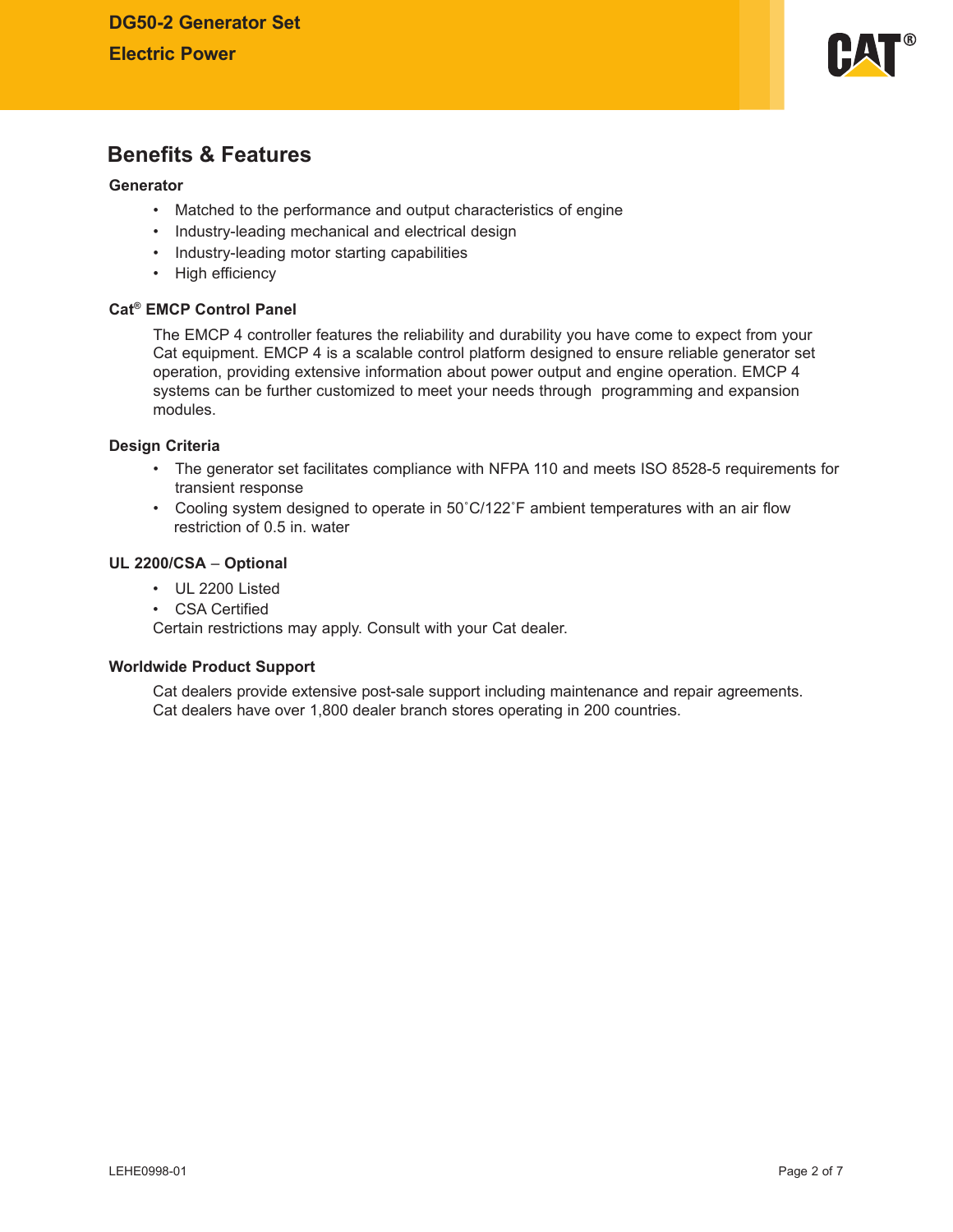

## **Standard Equipment**

## **Air Inlet**

• Single element air filter

### **Cooling**

- Radiator and cooling fan complete with protective guards
- Standard ambient temperatures up to 50°C (122°F)

## **Exhaust**

• Exhaust outlet with 3" pipe

### **Fuel**

- Natural Gas or LP Vapor
- Dual lock off valves
- NPT connection

## **Generator**

- Matched to the performance and output characteristics of engine
- IP23 protection
- Integrated Voltage Regulator

## **Governor**

• Electronic governor (non adjustable)

### **Control Panels**

• EMCP 4.2 Series generator set controller

#### **Mounting**

• Rubber vibration isolators

### **Starting/Charging**

- 12 volt starting motor
- Batteries with rack and cables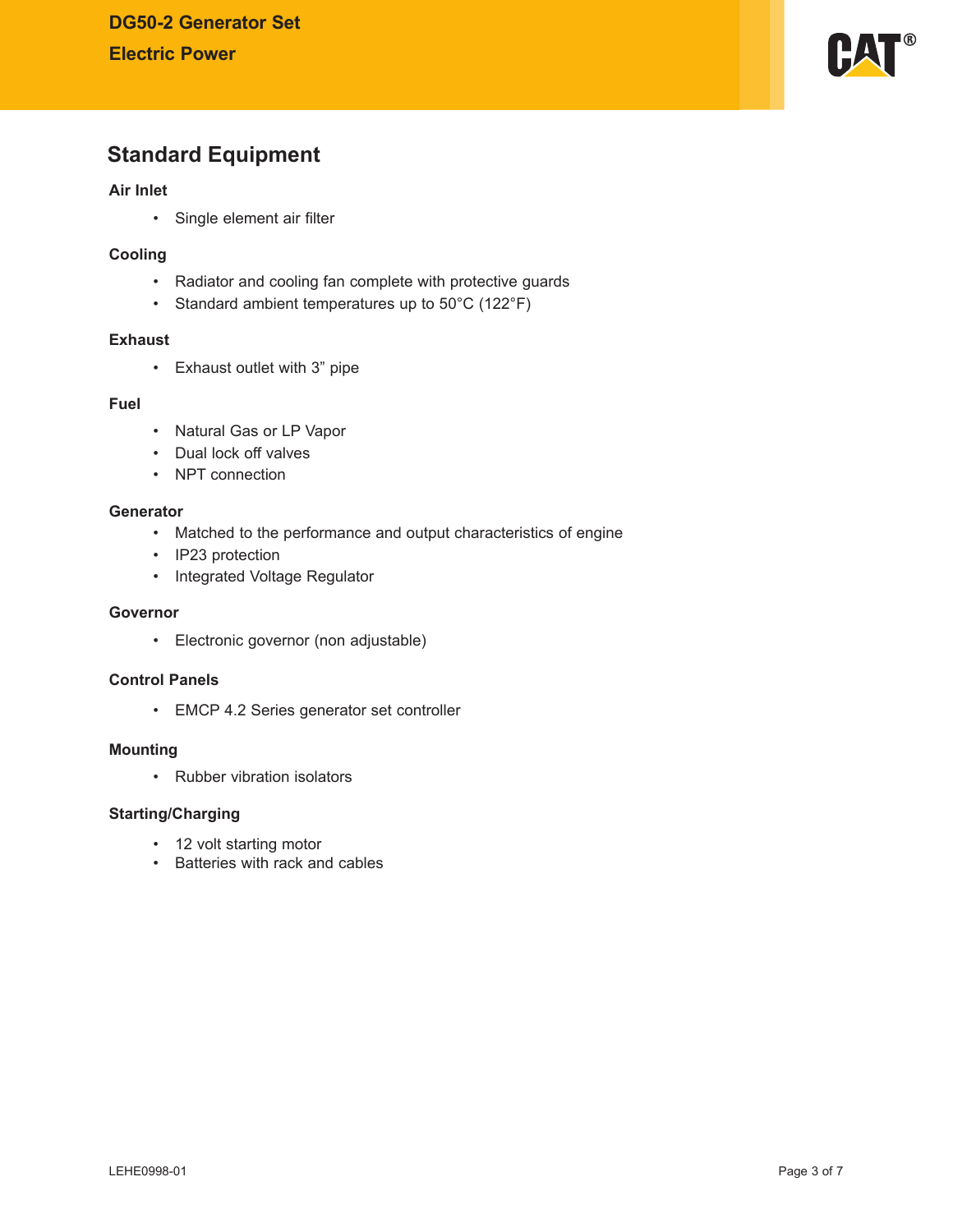

# **Optional Equipment**

#### **Generator**

- Excitation: [ ] Permanent Magnet Excited (PM)
- Oversize and premium generators
- Anti Condenstation heater

## **Starting/Charging**

- Battery charger UL Listed 10 amp
- Jacket water heater
- Battery heater
- Lube oil sump heater

### **General**

- UL 2200 Listed
- CSA Certified
- Enclosures: sound attenuated, weather protective
- Automatic transfer switches (ATS)
- Suitable for Use as Service Equipment (SUSE)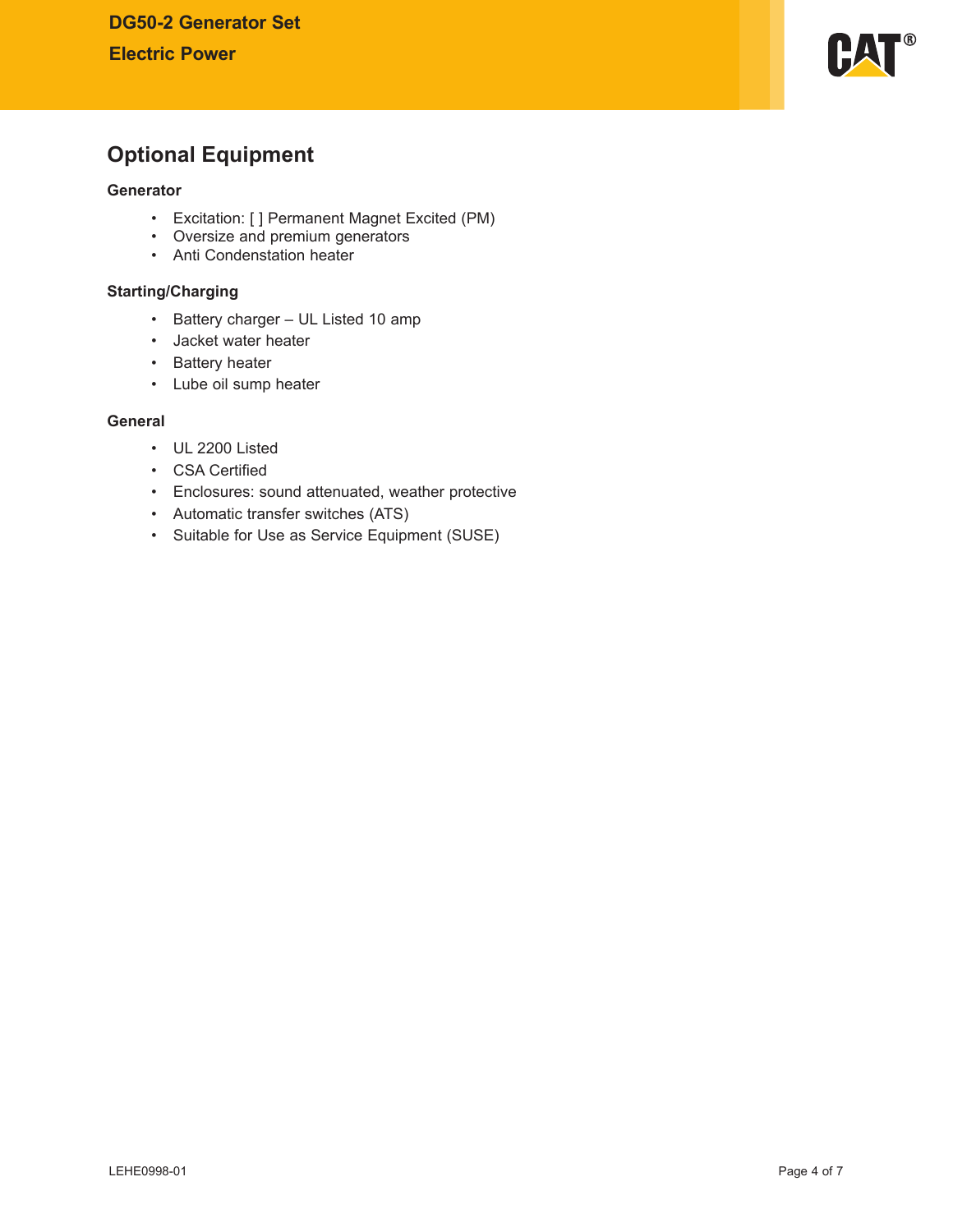**DG50-2 50 ekW/ 62.5 kVA/ 60 Hz/ 1800 rpm/ 480V/ 0.8 Power Factor**



**Rating Type: STANDBY Emissions: U.S. EPA Certified for Stationary Emergency Application**



**DG50-2 50 ekW/ 62.5 kVA 60 Hz/ 1800 rpm/ 480V**

Image shown may not reflect actual configuration

| <b>Package Performance</b>                             |                    |          |  |
|--------------------------------------------------------|--------------------|----------|--|
| Fuel                                                   | <b>Natural Gas</b> | LP Vapor |  |
| Generator Set Power Rating with Fan @ 0.8 Power Factor | 50 ekW             | 50 ekW   |  |
| <b>Generator Set Power Rating</b>                      | 62.5 kVA           | 62.5 kVA |  |

| <b>Fuel Consumption with Natural Gas</b> |                              |                           |
|------------------------------------------|------------------------------|---------------------------|
| 100% Load With Fan                       | $20.9 \text{ m}^3/\text{hr}$ | 739 ft <sup>3</sup> /hr   |
| 75% Load With Fan                        | 18.1 $m^3/hr$                | $641$ ft <sup>3</sup> /hr |
| 50% Load With Fan                        | 13.8 $m^3/hr$                | $489$ ft <sup>3</sup> /hr |

| <b>Fuel Consumption with LP Vapor</b> |                             |                           |
|---------------------------------------|-----------------------------|---------------------------|
| 100% Load With Fan                    | $8.2 \text{ m}^3/\text{hr}$ | $289$ ft <sup>3</sup> /hr |
| 75% Load With Fan                     | $7.0 \text{ m}^3/\text{hr}$ | $248$ ft <sup>3</sup> /hr |
| 50% Load With Fan                     | $5.4 \text{ m}^3/\text{hr}$ | 192 $ft3/hr$              |

| <b>Cooling System1</b>                         |            |                |
|------------------------------------------------|------------|----------------|
| <b>Engine Coolant Capacity</b>                 | 7.8 L      | $2.1$ gal      |
| <b>Radiator Coolant Capacity</b>               | 8.8 L      | $2.3$ gal      |
| Engine Coolant Capacity with Radiator/Exp Tank | 16.6 L     | 4.4 gal        |
| Air Flow Restriction (System)                  | $0.12$ kPa | 0.48 in. water |

| <b>Inlet Air</b>                      |                              |           |
|---------------------------------------|------------------------------|-----------|
| <b>Combustion Air Inlet Flow Rate</b> | $4.9 \text{ m}^3/\text{min}$ | $173$ cfm |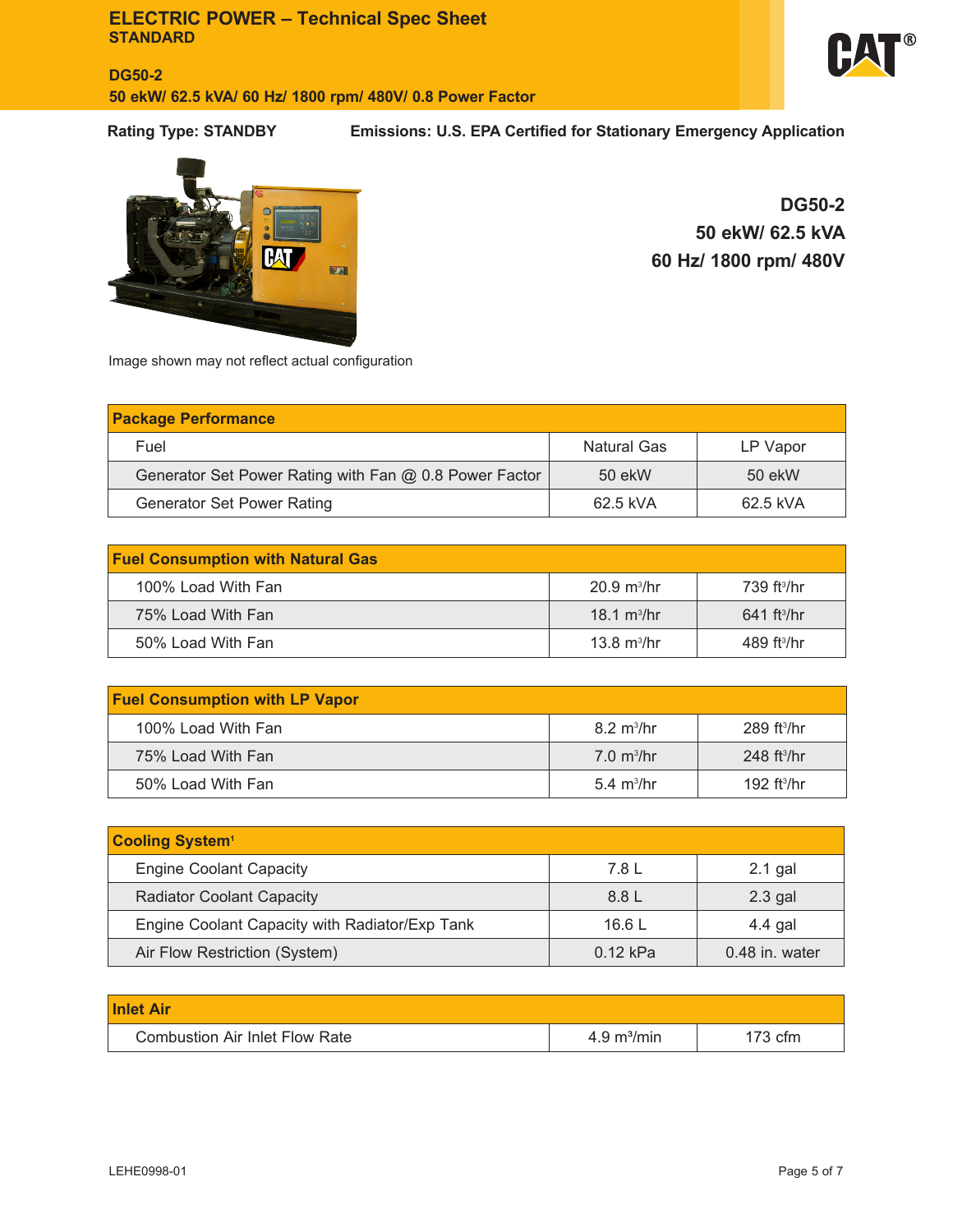

## **DG50-2 50 ekW/ 62.5 kVA/ 60 Hz/ 1800 rpm/ 480V/ 0.8 Power Factor**

**Rating Type: STANDBY Emissions: U.S. EPA Certified for Stationary Emergency Application**

| <b>Exhaust System</b>                           |                 |                 |
|-------------------------------------------------|-----------------|-----------------|
| <b>Exhaust Stack Gas Temperature</b>            | 743°C           | $1369^{\circ}F$ |
| <b>Exhaust Gas Flow Rate</b>                    | 15.8 $m^3$ /min | $553$ cfm       |
| Exhaust System Backpressure (maximum allowable) | $10.2$ kPa      | 40.9 in. water  |

| <b>Heat Rejection</b>                       |         |              |
|---------------------------------------------|---------|--------------|
| Heat Rejection to Coolant (total)           | 54.9 kW | 3120 Btu/min |
| Heat Rejection to Atmosphere from Generator | 5.2 kW  | 296 Btu/min  |

| <b>Alternator</b> <sup>2</sup>              |                                    |          |  |
|---------------------------------------------|------------------------------------|----------|--|
| Motor Starting Capability @ 30% Voltage Dip |                                    | 131 skVA |  |
| Frame                                       | <b>LC1514N</b>                     |          |  |
| Temperature Rise                            | $130^{\circ}$ C<br>$234^{\circ}$ F |          |  |
| Excitation                                  | <b>Self Excited</b>                |          |  |

| <b>Lube System</b>      |            |
|-------------------------|------------|
| Sump Refill with Filter | $1.24$ gal |

| <b>Emissions (Nominal)</b> <sup>3</sup> |              |  |
|-----------------------------------------|--------------|--|
| $NOx + HC$                              | 13.4 g/kW-hr |  |
| CO                                      | 519 g/kW-hr  |  |

<sup>1</sup>For ambient and altitude capabilities consult your Cat dealer. Air flow restriction (system) is added to the existing restriction from the factory.

2 Generator temperature rise is based on a 40°C (104°F) ambient per NEMA MG1-32.

<sup>3</sup> The nominal emissions data shown is subject to environment, instrumentation, measurement, facility and engine to engine variations.